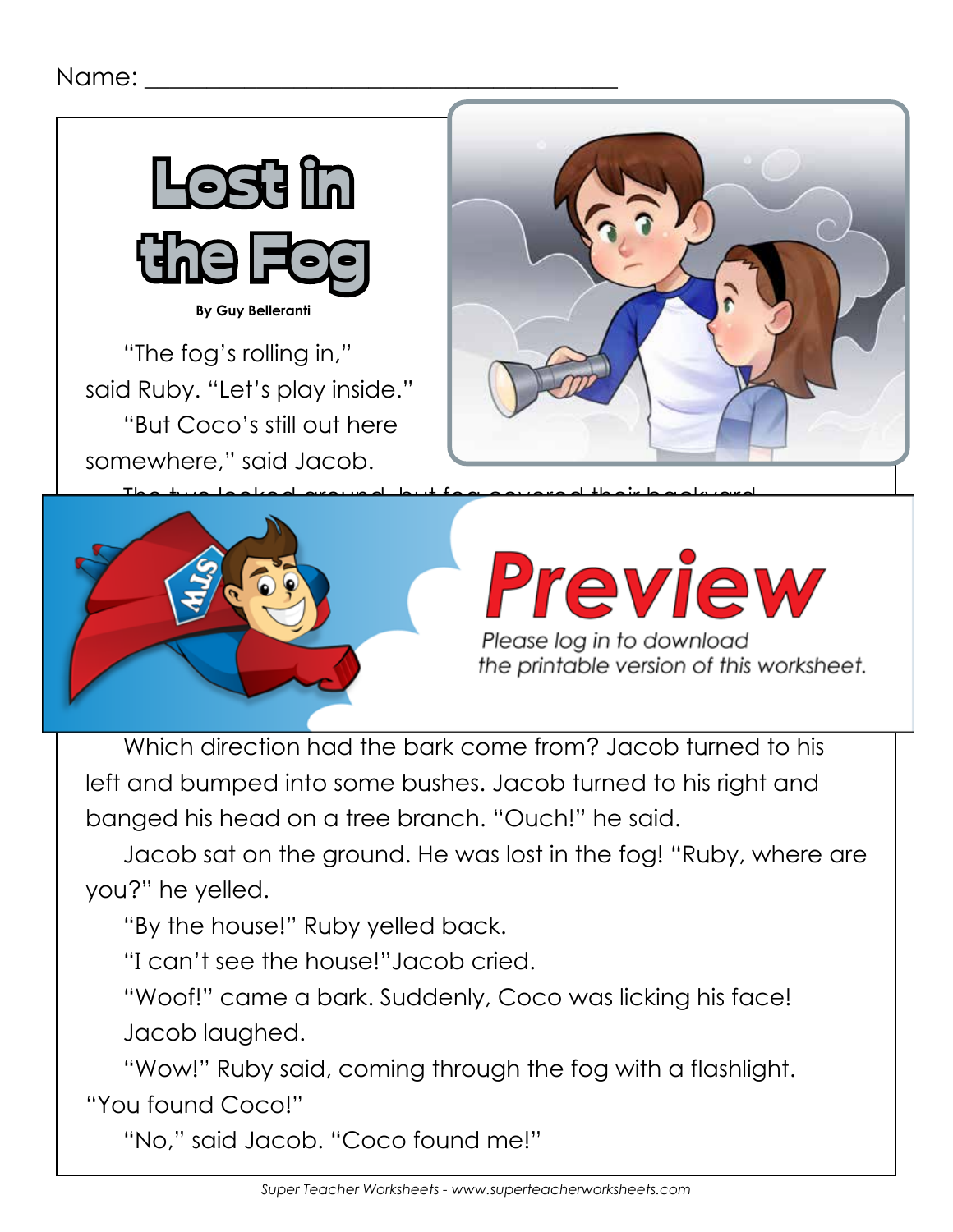

- **5.** When they went outside to look for Coco, Jacob and Ruby…
	- **a.** Split up and looked in different places. **b.** Stayed together.
		-
- 
- **c.** Held hands. **d.** Ran very quickly.
- **6.** This story is probably...
	- **a.** a fairy tale, with magic.
	- **b.** a true story, with many facts.
	- **c.** a fiction story, that is made-up.
- **7.** Think about the five senses: sight, hearing, smell, taste, and touch.

Which sense helped Jacob find Coco?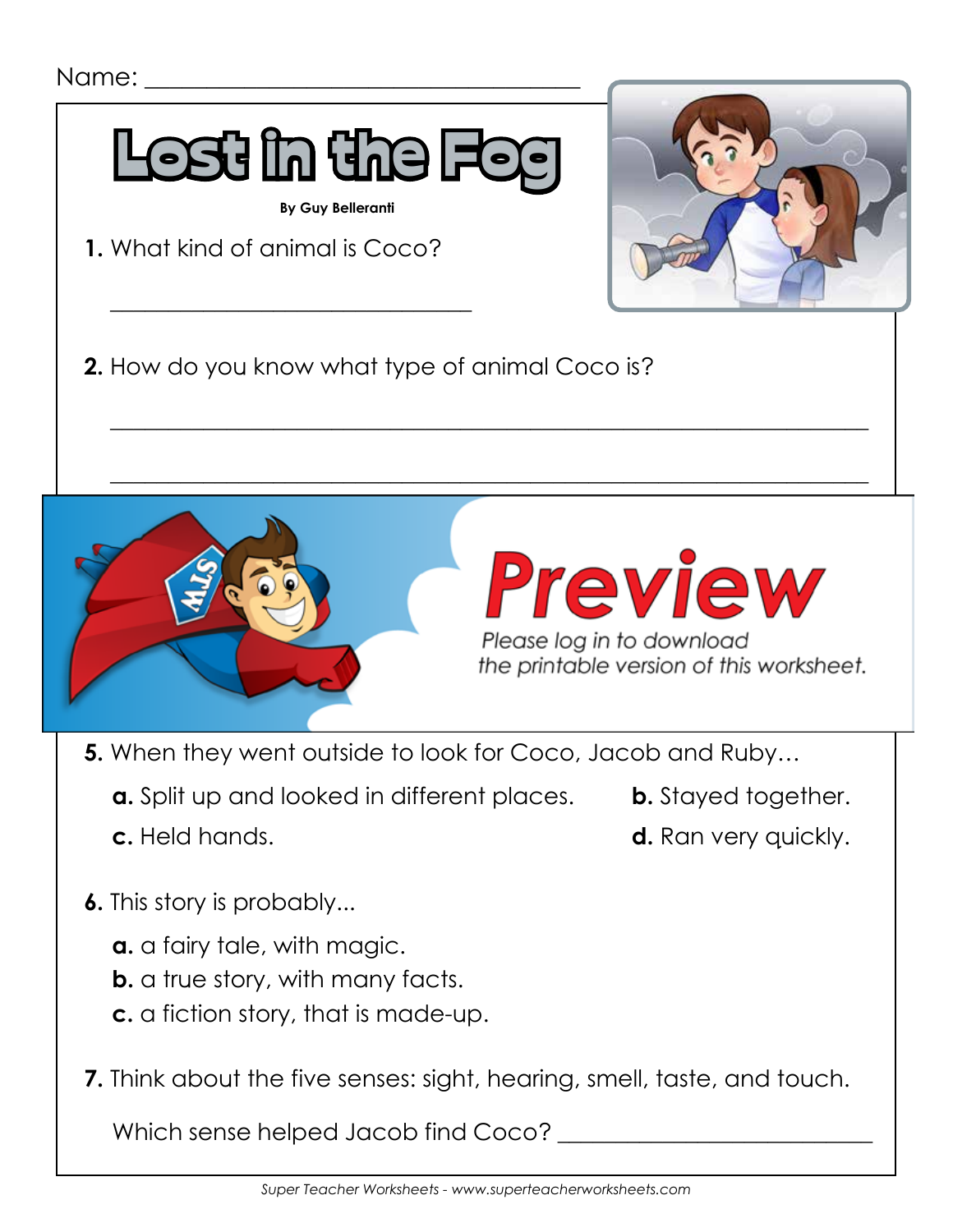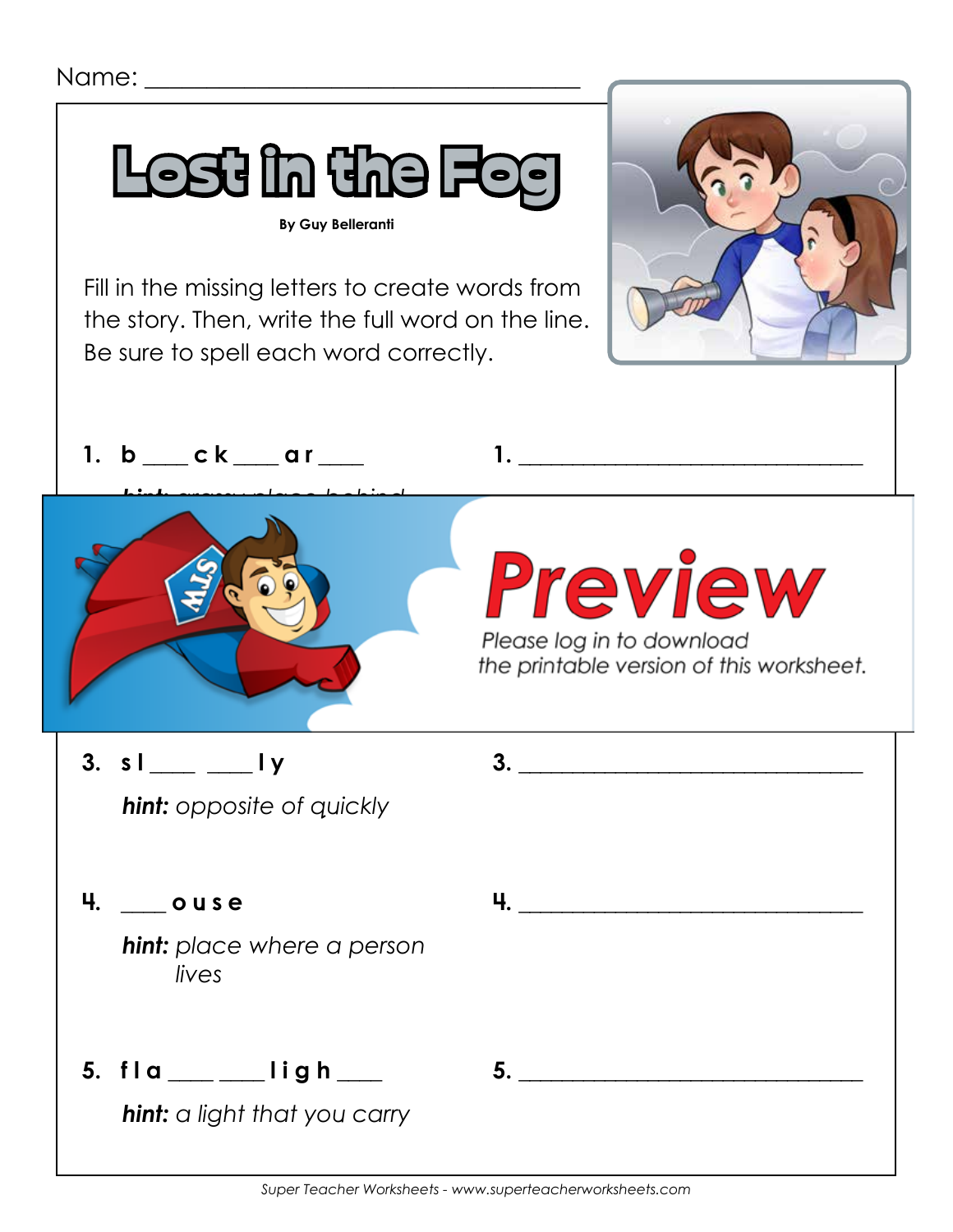## **ANSWER KEY**

 $\overline{\phantom{a}}$  , and the contract of the contract of the contract of the contract of the contract of the contract of the contract of the contract of the contract of the contract of the contract of the contract of the contrac



**By Guy Belleranti**

**1.** What kind of animal is Coco?

\_\_\_\_\_\_\_\_\_\_\_\_\_\_\_\_\_\_\_\_\_\_\_\_\_\_\_\_\_\_\_ **a dog**

**2.** How do you know what type of animal Coco is?

\_\_\_\_\_\_\_\_\_\_\_\_\_\_\_\_\_\_\_\_\_\_\_\_\_\_\_\_\_\_\_\_\_\_\_\_\_\_\_\_\_\_\_\_\_\_\_\_\_\_\_\_\_\_\_\_\_\_\_\_\_\_\_\_\_ **In the story, Coco barks. She also licks Jacob.**





the printable version of this worksheet.

**5.** When they went outside to look for Coco, Jacob and Ruby…

**a. Split up and looked in different places. b.** Stayed together.

- 
- **c.** Held hands. **d.** Ran very quickly.
- **6.** This story is probably...
	- **a.** a fairy tale, with magic.
	- **b.** a true story, with many facts.

**c. a fiction story, that is made-up.**

**7.** Think about the five senses: sight, hearing, smell, taste, and touch.

Which sense helped Jacob find Coco? <mark>hearing</mark> \_\_\_\_\_\_\_\_\_\_\_\_\_\_\_\_